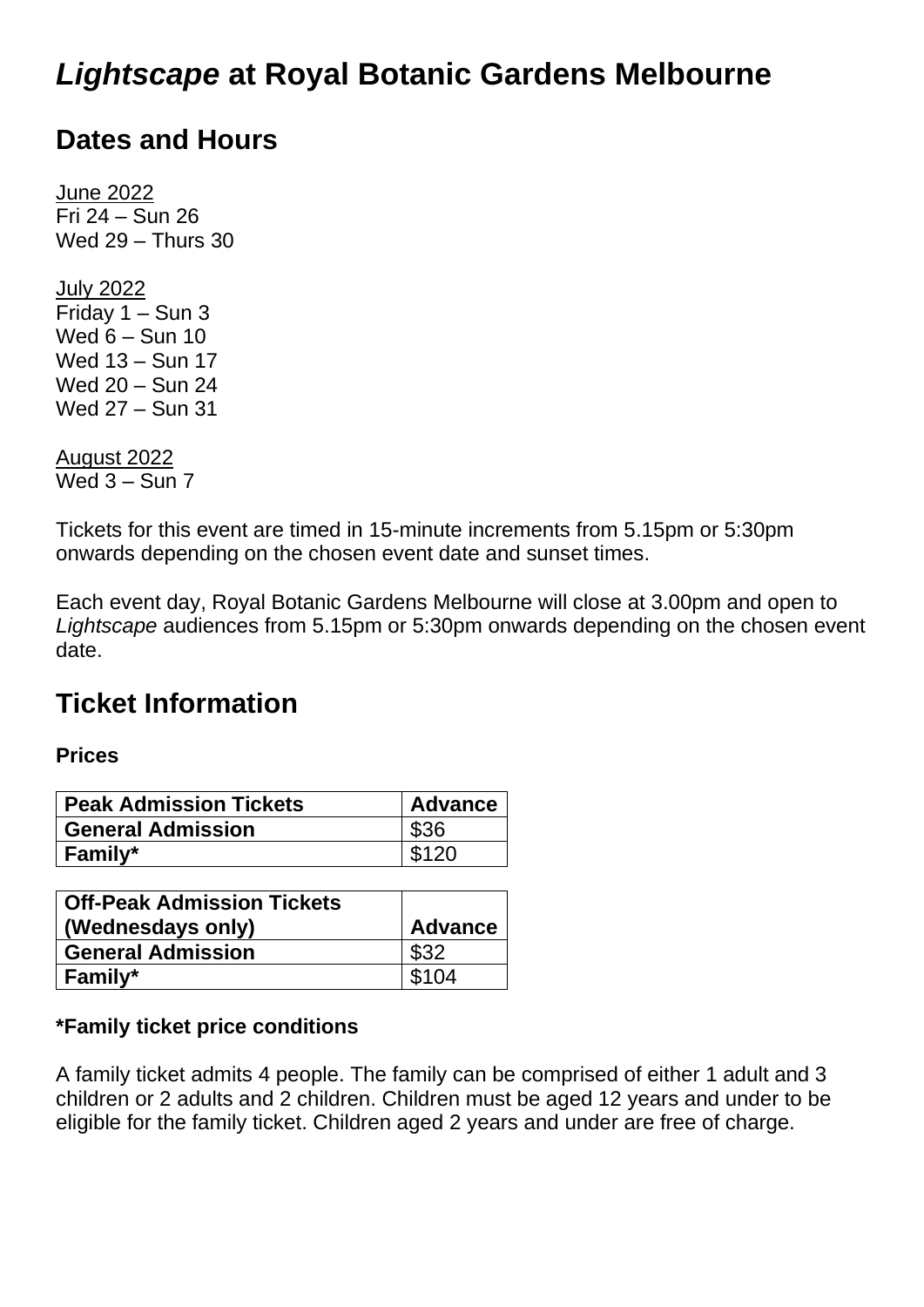## **Accessible Tickets for Relaxed Sessions**

Relaxed sessions are for anyone who would benefit from experiencing the event in a more relaxed environment. This can include, but is not limited to, people with autism, sensory sensitivities, Tourette's syndrome, learning disabilities or dementia, as well as people living with mobility challenges, anxiety or people who have experienced trauma.

Relaxed sessions are adapted somewhat while maintaining the creative integrity of the show.

In a relaxed session:

- We may make minor changes to sensory elements such as reducing bright lighting or loud noises.
- We ask our ticket holders to have a relaxed attitude to noise and movement.
- The capacity of the event has been considerably reduced.
- You are welcome to bring in, and use, stimming devices.
- You can leave the route at any time and request assistance to be guided to a designated quiet area.
- Pre-show resources, such as a Visual Story, are also available to help you prepare for your visit.

Relaxed sessions are scheduled on:

Wednesday 29<sup>th</sup> June at 5pm Wednesday 13<sup>th</sup> July at 5.15pm

Please call Ticketek's Accessible Line on 1300 665 915 to book tickets to these sessions.

#### **Group Bookings**

If you wish to buy more than 20 tickets for a group, please contact Ticketek here or by calling 1300 364 001.

#### **Do I have to book in advance?**

We recommend booking in advance online. Each timed entry has a limited capacity, and we expect this event to sell out. Tickets will also be on sale at the venue, on event nights, from June 24, Wednesday – Sunday.

#### **If I book the wrong date, can I transfer my ticket to another date?**

Unfortunately, this is not possible. It is important to make sure that you choose the right date and time slot when you buy tickets, as we are not able to offer exchanges or refunds after tickets have been purchased.

## **If I am delayed and miss my timeslot, can I join a later slot?**

Yes. We will accommodate you in the next available timeslot on the same night.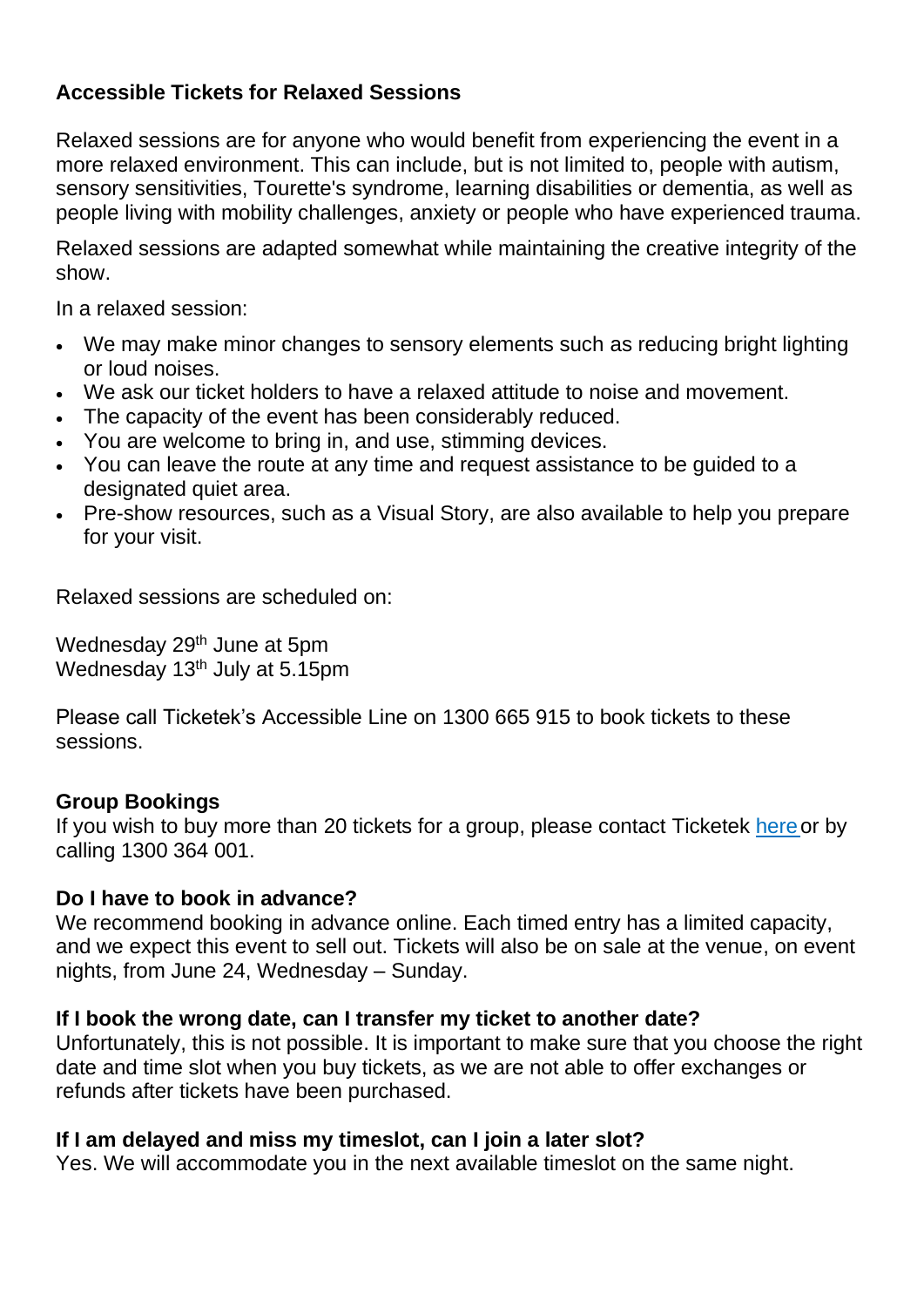## **What happens if it's raining?**

*Lightscape* will go ahead in the event of rain or wind, so check the weather forecast and dress appropriately. If the weather presents a hazard and a risk to safety, the Gardens' decision to cancel the event will be made at 2pm on the day of the event. You will be notified via email of any cancellation and the re-booking process which will include the ability to book on another day or a refund if this is not possible. Please check our website and social media pages for updates.

#### **I am visiting Royal Botanic Gardens Melbourne during the day. Will I have to leave the Gardens before entering** *Lightscape* **in the evening?**

Yes, to ensure that only ticket holders for *Lightscape* have entry to the evening event, daytime visitors must vacate the Gardens. During the days when *Lightscape* is offered, the Gardens will close at 3.00pm and will reopen for ticketed guests at 5.15pm or 5:30pm depending on the chosen event date.

## **How should I dress for this event?**

This is an outdoor event, so please come prepared for the elements by wearing appropriate footwear and dressing warmly. Umbrellas are allowed on the trail, but we ask that you are courteous of other patrons when using them.

## **How long is the trail?**

The trail is approximately 1.8kms around Royal Botanic Gardens Melbourne.

## **How much time should we allow for this event?**

That depends on your pace and how often you stop. However, as a general rule, you should allow about 90 minutes to ensure you have enough time to enjoy the full experience.

## **Should I arrive in advance of my visit time?**

You can grab something to eat and drink before the entry to the event if you wish. Otherwise, it's best not to arrive more than 15 minutes before the entrance time printed on your ticket. Your entry time is a 15-minute window from the time printed on your tickets. After you are admitted, you may stay as long as you would like. The event ends at 10pm on Wednesday, Thursday and Sunday and 10.30pm on Friday and Saturday. Our aim is to reduce wait times by staggering entry times, although there may still be some waiting time.

## **Is there parking?**

Limited street parking is available on Birdwood Avenue, but we recommend you take public transport or ride-share, as parking will be at a premium on the event nights.

## **Where is the nearest tram and bus stop?**

Tram:

The Shrine of Remembrance stop on St Kilda Road is the closest to Royal Botanic Gardens Melbourne.

Bus:

Route 605 (Melbourne Observatory / Birdwood Avenue stop)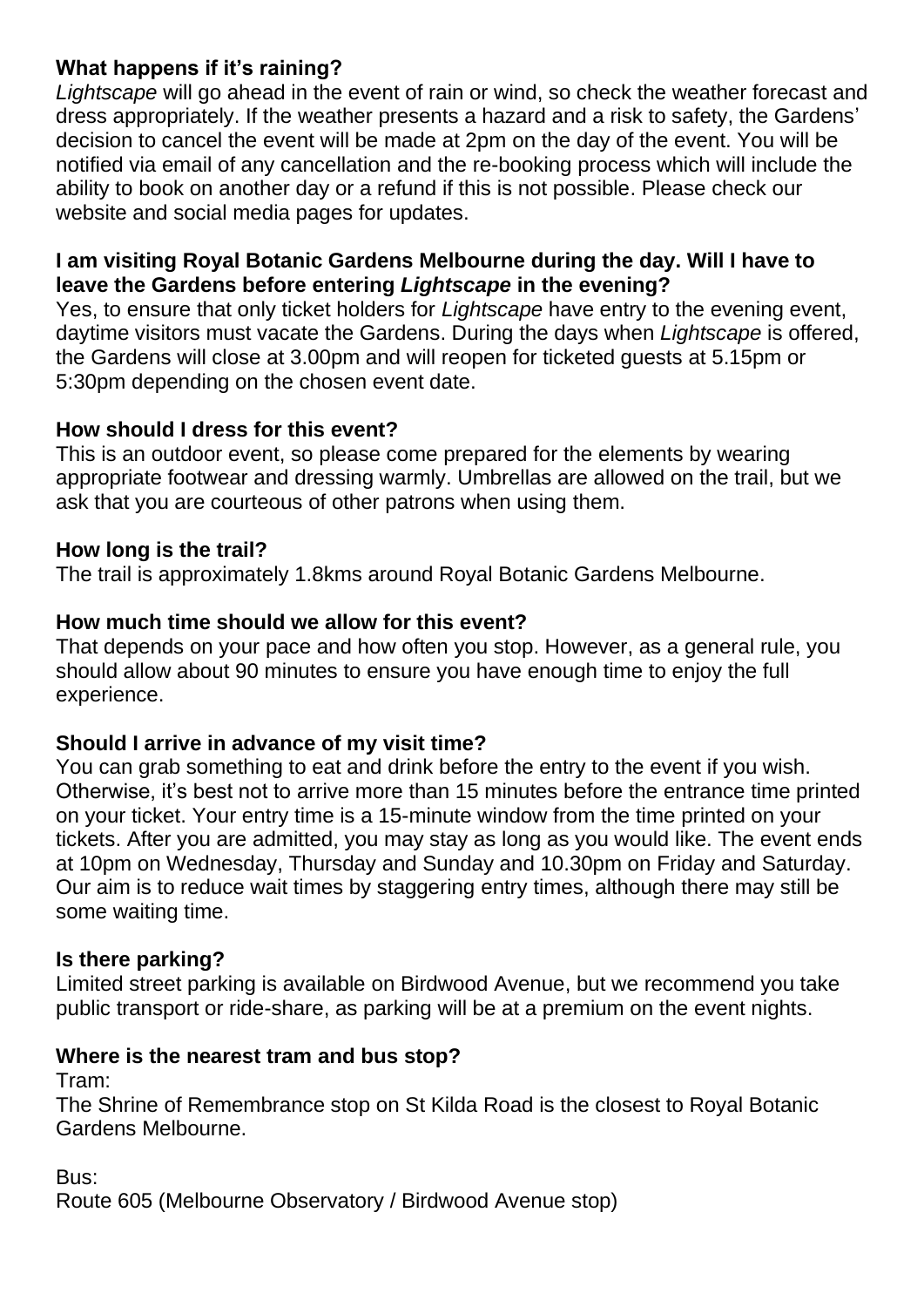Be sure to plan your journey with [Public Transport Victoria](https://www.ptv.vic.gov.au/) as road works may affect your journey.

## **Will there be bike parking?**

Yes, there will be bike parking on site, we expect it to be at a premium and we will install additional bike parking for the event.

#### **Can I come to Royal Botanic Gardens Melbourne after it closes if I do not have a**  *Lightscape* **ticket?**

No, the Gardens will be open to ticket holders only. Tickets will be sold on-site, if available.

## **Can I bring drinks?**

No alcoholic drinks can be brought into the event, however food and beverages will be available for sale at the entrance and on the route. More information on this offer will be available nearer the time.

## **Can I bring food?**

This is a promenade event, so please do not bring eskies or picnics. Food trucks will be available on site before you enter and along the route.

#### **Can I bring a chair?**

The experience is designed to be walked through, so no chairs are allowed.

## **Are there restrooms along the trail?**

Yes there are several areas along the trail that have restrooms for visitors.

#### **Can I take pictures?**

Absolutely and we would love you to share them! Be sure to tag #Lightscape #royalbotanicgardensvic and #sonymusic. For safety reasons no tripods or monopods will be allowed.

#### **Will I be walking on grass?**

No, the entire route is on a hard-surfaced pathway.

#### **Are the pathways wheelchair accessible?**

The route is designed so that it can be navigated on paths. There are some paths whose gradients are steep and audience members may benefit from assistance. Royal Botanic Gardens Melbourne has manual wheelchairs that can be loaned, free of charge, on a first-come, first-served basis on the evening of use; no advance reservations accepted. If the weather conditions prohibit the trail from being fully accessible, for those needing mobility devices (wheelchairs, walkers, etc.), consideration will be made on a case-by-case basis to allow for tickets to be transferred to alternate dates. If you have particular access requirements, please call (03) 9252 2300 for further inquiries.

#### **Are strollers allowed?**

Yes, strollers are allowed.